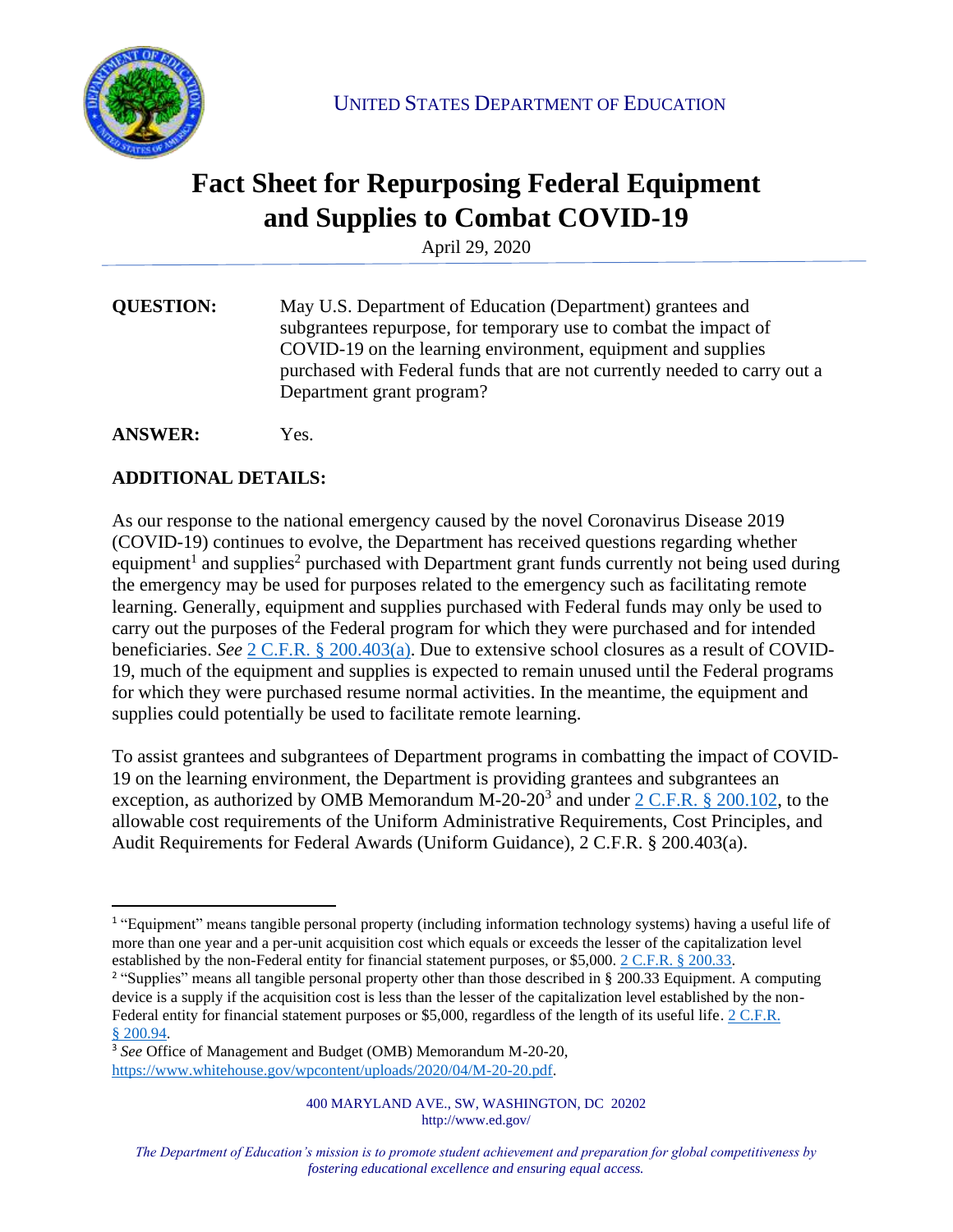For temporary use, grantees and subgrantees may repurpose federally purchased equipment and supplies that are not currently in use to carry out a Department grant program to meet the general education needs of students, including students with disabilities and English learners, and the instructional needs of teachers, related services providers, and other educational personnel during the national emergency caused by COVID-19. For example, a local educational agency (LEA) might distribute unused laptops that it purchased to provide academic enrichment in its paused before- and after-school program to assist students in accessing online instruction in their home. This authority is temporary during the national emergency caused by the COVID-19 pandemic. When the national emergency ends, schools reopen, and students once again begin attending schools in person, the equipment and supplies that are not consumed must be returned for use in the Department grant programs for which they were purchased.

To take advantage of this flexibility, grantees and subgrantees must clearly mark the equipment and supplies being repurposed with pertinent identifying information. In addition, grantees and subgrantees must maintain an inventory of the equipment and supplies being repurposed to facilitate proper return, including the following:

- (1) a description and itemization of the type of equipment or supplies being temporarily repurposed.
- (2) the source (Federal program(s) funds involved) from which the temporarily repurposed equipment or supplies were purchased and the amount of Federal funds used for the purchase.
- (3) where the equipment or supplies are assigned for use during the duration of the COVID-19 national emergency.
- (4) the date on which the equipment or non-consumed supplies are returned for Federal program purposes.

Grantees and subgrantees must maintain these records for a minimum of three years and until the resolution of any audit, monitoring, or oversight that is being conducted relative to the repurposed equipment or supplies, as required by 2 C.F.R. §§ [200.302](https://www.ecfr.gov/cgi-bin/text-idx?SID=aeb4304b3482541ba73d0a74c4be330e&mc=true&node=pt2.1.200&rgn=div5#se2.1.200_1302) (financial management) and [200.333](https://www.ecfr.gov/cgi-bin/text-idx?SID=aeb4304b3482541ba73d0a74c4be330e&mc=true&node=pt2.1.200&rgn=div5#se2.1.200_1333) (retention requirements for records). Equipment and non-consumable supplies that are lost or damaged must be replaced with non-Federal funds to ensure continued benefit to the Department grant program.

This authority does not permit grantees and subgrantees to use unobligated Department grant funds to purchase new equipment and supplies for purposes not aligned with the allowable activities of the program under which funds are available. The Department has invited States to request an extension of the period of availability of many Federal fiscal year 2018 funds to September 30, 2021, to enable grantees and subgrantees to use those funds to carry out the Federal programs when schools reopen and program services resume. Grantees and subgrantees should not assume additional funds will be available should the repurposing of equipment and supplies result in any type of shortage to a program.

The Department intends to follow up with grantees (and through them, subgrantees) regarding the repurposing of equipment and supplies that occurs during the COVID-19 national emergency. We plan on completing an information collection pursuant to the Paperwork Reduction Act of 1980, as amended, before requiring any covered disclosures to the Department.